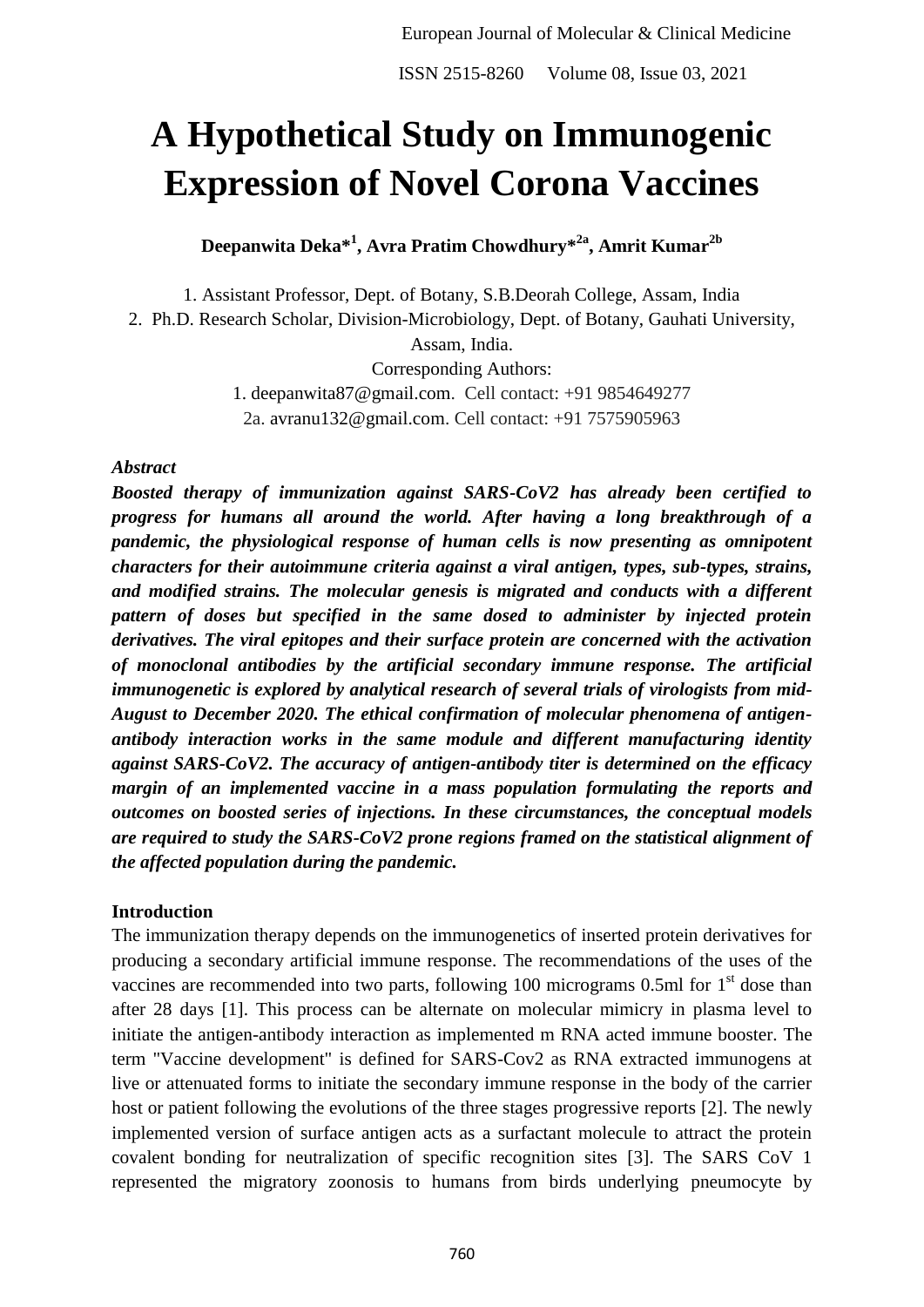regenerating surfactant immunogen [10, 11, and 12]. The possibilities of artificial immunogenic molecules to act as a ligand for amino acid transference with the viral genome to trans-conduct on replicated codons [4]. The fundamentals of immunogenetics of novel corona vaccines are established on comprehensive trial with supportive effects in human cells to make the viral epitopes non-responsive [5]. Natural proteins in our body system are generally more immunogenic to evoke an immune response. Their structure is more complex to play a role for having several epitopes or antigenic determinants [6]. So immunogenesis of "Novel Corona Vaccines" is furnished with hypothetical studies by the diagrammatic models to follow up a present and upcoming scenario in a mass population [8]. As an example, the narration on immunization dosing for the unvaccinated population is recommended by Moderna (m RNA 1273) following 28 days intervals whereas Phizer follows 21 days intervals. The present scenario of Latin America, USA, Africa, Europe, Asia, and Scandinavian countries are in a series of chronological roles to be the better from previous pandemic affection rate [7,9]. The innate immunity takes the part to migrate on protective immunity after have had the adaptation following antibodies regeneration, reforming, and immunogenetics for next interval durations.

Objective 1**:** Featured on Vaccine Strategy

Objective 2**:** Screening on Application

Objective 3**:** Immunogenic outcomes

#### **Materials and Methods**

#### Objective 1

The development of effective antibody-dependent artificial viral protein or epitopes is characterized as autogenously immunogenic to its patient body defense. The emerging challenges of the epidemic can be prohibited by developing monoclonal antibody defense mechanisms by the initiation of secondary lymphocytic responses. So the identification of serotypes challenges should provide from the immune system of covid affected or resistant patients. Medicinal interaction should be follow up and drug sensitivity also should be profiled before the immunogenic responses of vaccines, otherwise, a molecular ligand of protein-protein interaction may lead the autoimmune disease in the host body. For the aged populations that are suffering from pulmonary obstructive or restrictive defect, the immunization will develop in slow response due to vehicles as adjuvants or chemosynthetic protein, profiling plasma therapy, antiviral drugs, and antibiotic therapy as prescribed for treatment in pandemic time.

## Objective 2

The post scenario effects are synchronized in an immune level to follow up the application of immunization. The basic concept is based on immunized artificial initiation of plasma protein as antibodies by the biosynthetic process to implement. The vaccine technologies are developed on different protocols from different countries but aim in same objective and analytical studies of infectious virulent SARS CoV proteins. The methodology is developed on screening of surface antigenic virulent part, spike proteins, and potency of human immunoglobulins from infected and non-infected serum. The countries of high technology-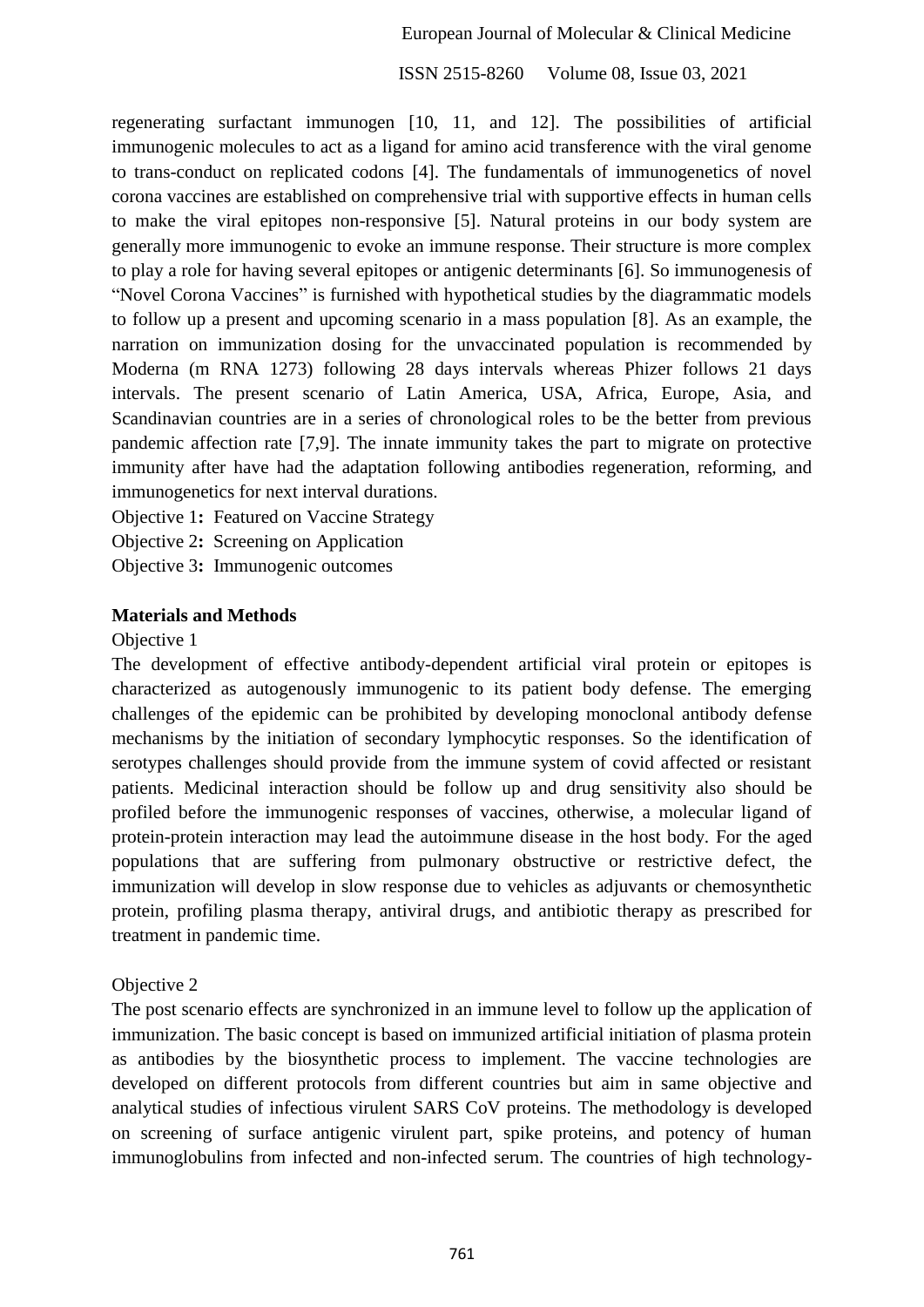based took the part in monitoring, trials then finalized the immunogenetic diagram of covid vaccines by screening on volunteers.



Figure 1: Immunogenesis module of the Novel Corona Vaccines following a diagrammatic model.

# Objective 3

Million of the populations are hoping to receive a vaccination against the covid. Most of them are ambivalent to fear possible side effects of this immunizing procedure. The new development of the m RNA vaccine is different from the weakened or killed vaccines containing the blueprint for a component of covid 19. Mild affections are responsible to occur minor side effects as transporters introduce the surface protein of SARS-CoV2, the spike protein, and thereby trigger the immune response for mass immunization.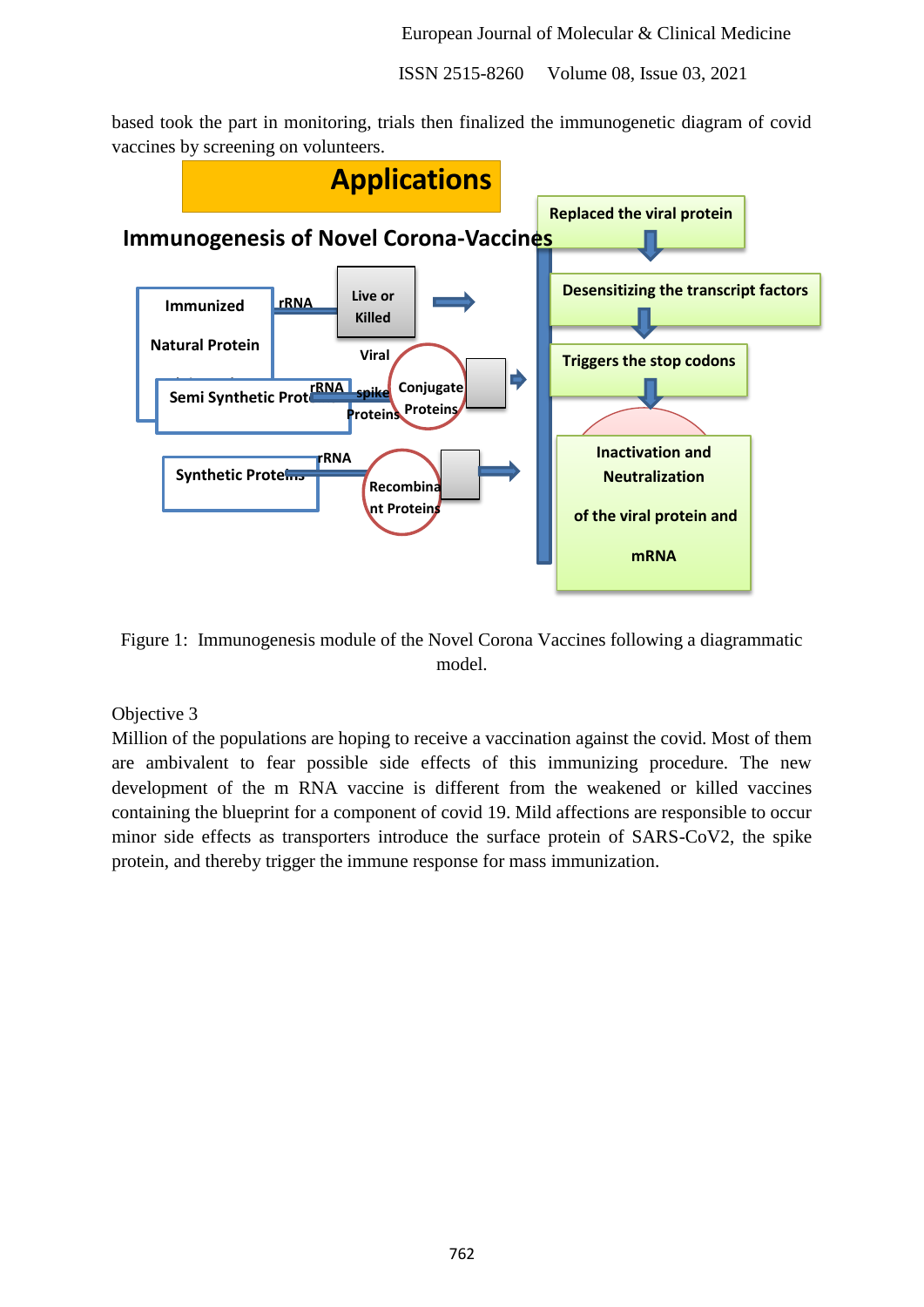European Journal of Molecular & Clinical Medicine



Figure 2: Analytics expression of vaccine development and its outcomes is clarified by tabular format in a pictorial view.

## **Results and Discussion**

Monoclonal antibodies play the primary goal to develop the autoimmune response of a natural host and hold the way for vaccine development against covid infection. The administration of an immunogenic product is variants with mutations, types, and subtypes in different molecular species. It may be thought that the immunogenetics of novel corona vaccines is possible as utilizing its pure strains of specific or non-specific on genetically engineered for human trials. The manufactured versions of different countries furnished the surface protein from spike antigen under the modern conditions of concentration and purification after their successive trials and reports. The efficacy reports come out with 95 to 99% successive roles to play out all over the world for a sound vaccination for all. The immunoglobulin molecule contains structural features that make it a powerful tool as extremely high specificity and binding affinity for the target molecule in low toxicity. Several approaches have been used to resist SARS- CoV 2 virus targeting the monoclonal antibodies as a ligand and along with a receptor of anti-epi-pleural growth factor for the cell surface antigen. The putative combination of underlining mechanisms of antibody strategy is for determining the signal of pathways to the induction of apoptosis. Another approach attempts to harness the cellular immune response with cytotoxic T cells, for utilization of synthetic proteins of the virus.

The development of novel adjuvant and advancements in the elucidation of basic mechanisms of adaptive immunity should be clarified on their cost-effectiveness before trials.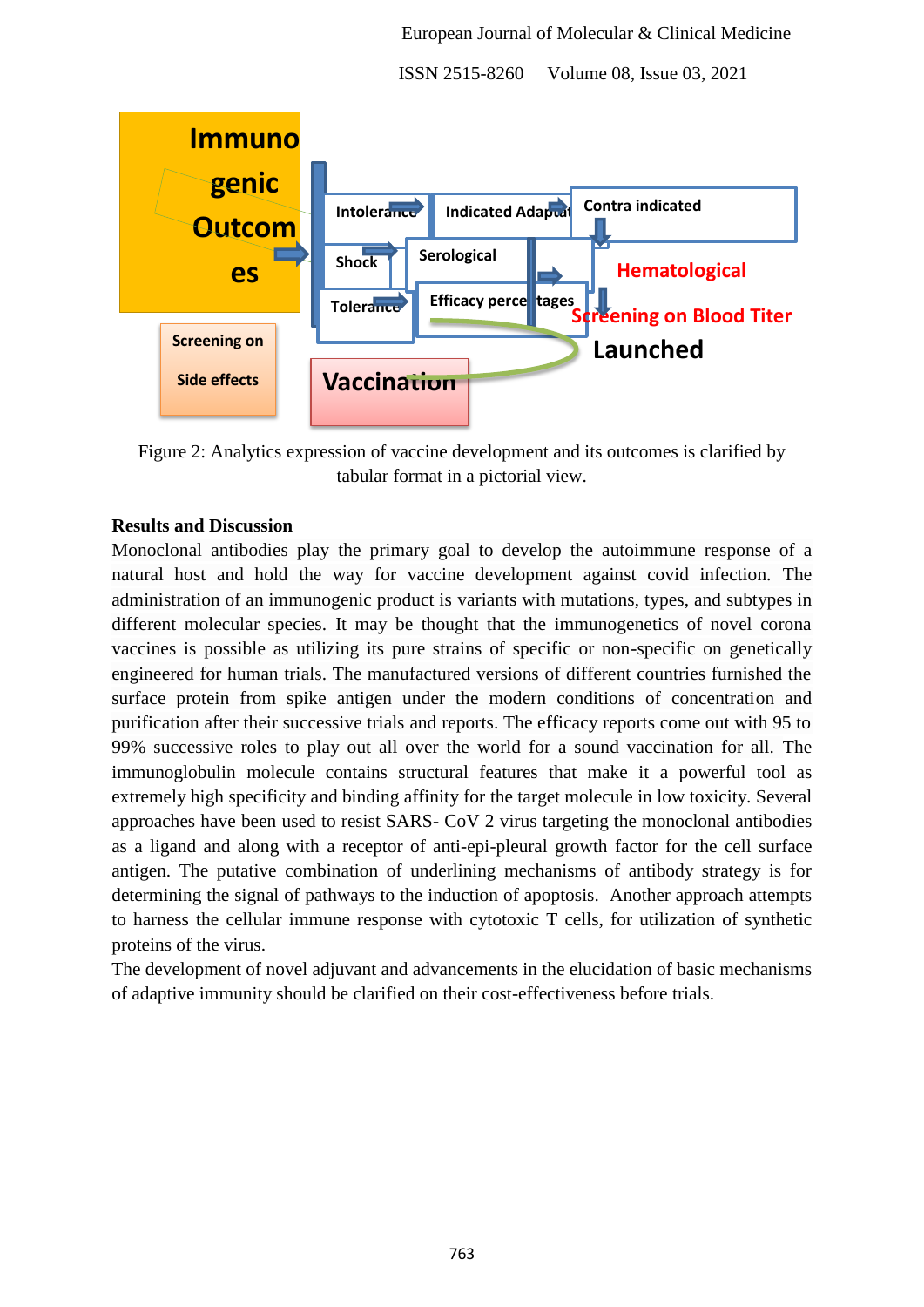## European Journal of Molecular & Clinical Medicine

ISSN 2515-8260 Volume 08, Issue 03, 2021





Clinical evidence is diagrammed for the antibodies achieving the limited tumor activity as mono-therapy played a role significantly more efficacious than single agents combined with chemotherapy. The use of these protein agents as antibodies for vaccinated cancer patients will include optimized the hyper-immune, non-functional activities of primary and secondary immune responses. The combination of chemotherapy and immunotherapy regimens as well as monoclonal antibodies conjugated to cytotoxic molecules and radionuclides.



Figure 4: Low integrity of antigen-antibody interaction due to mutagenic response in cancer patients after vaccination.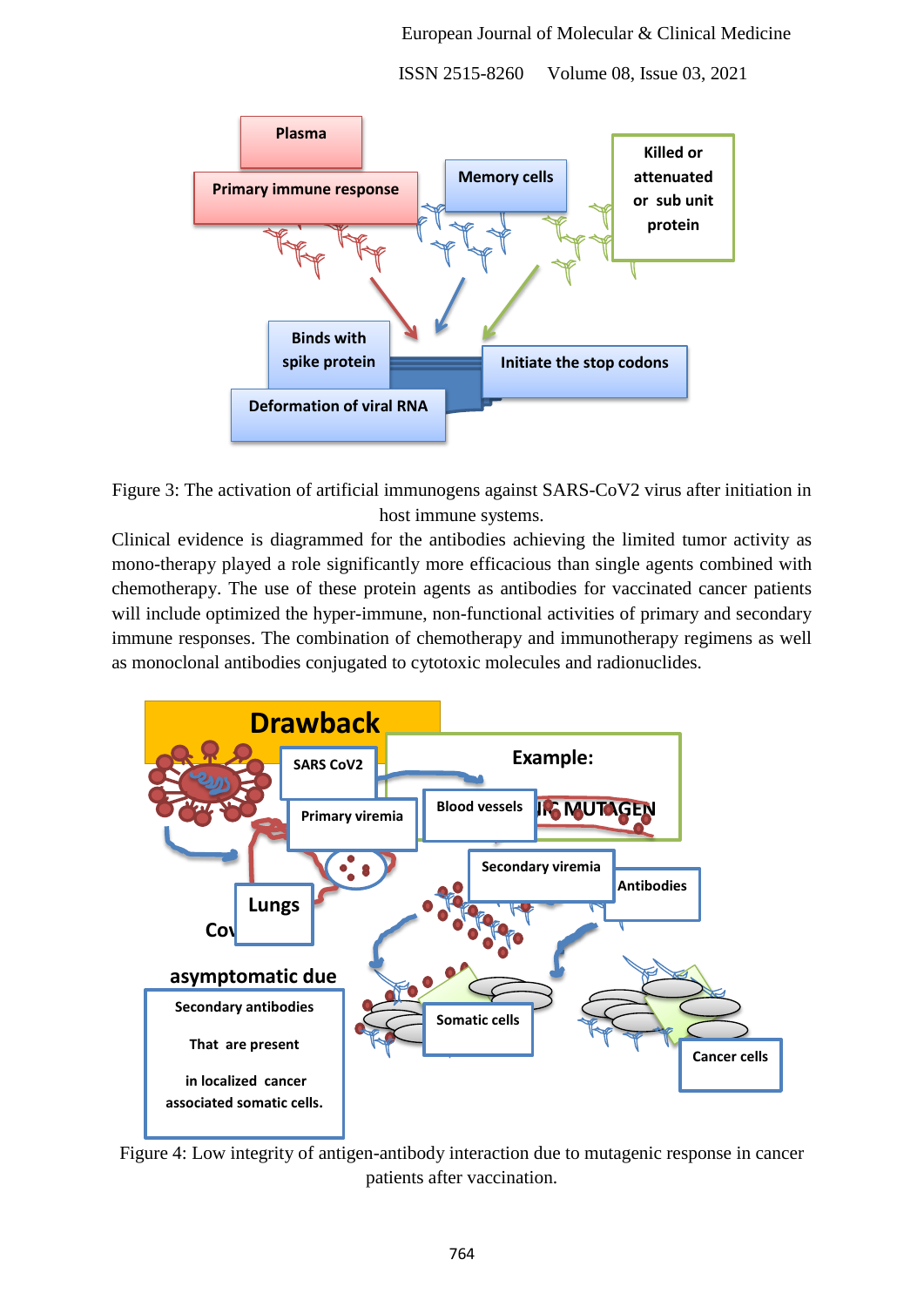European Journal of Molecular & Clinical Medicine

ISSN 2515-8260 Volume 08, Issue 03, 2021

But lack of effective adjuvant and basic knowledge on the immune response has hindered progress in the development of toxin-derived vaccines. The asymptomatic dysfunction of immunization may develop to the patient of HSV positive, diabetes type2, Liver cirrhosis, and auto-immune disorders. These issues must be addressed as the industry continues to grow globally. Exciting opportunities exist for the rapid development of covid vaccines in the future, with continued reduction in the cost of technologies prolonged with whole-genome sequencing, regulations changing of DNA vaccines against new strains, monitoring the introduction of novel antigen expression and delivery systems acted for virus-like particles (VLPs).

## **Conclusion**

Vaccination to prevent pandemics is monitored routinely in a limited capacity due to shortage of supply and high cost to low-income countries. The impact of COVID-19 vaccines on the pandemic will depend on several factors. These include factors such as the effectiveness of the vaccines; how quickly they are approved, manufactured, and delivered; and how many people get vaccinated. This comprises the impressive progress in novel vaccine development over the last two decades. The biotechnological efforts were decorated and well planned to prepare killed, peptide, subunit, recombinant protein, DNA and live attenuated vaccine for the world populations. The new challenge will lead the future world population to exist as the majorities of available commercial vaccines for human body defense as a protective shield.

## **Acknowledgment**

The authors acknowledge this manuscript to Dr. Moni. P. Bhuyan (Medical Microbiologist, SRL Diagnostic, Assam, India) and Dr. Arabinda Ghosh (Assistant Professor, Division-Microbiology, Dept. of Botany, Gauhati University, Assam, India) for their valuable supports, suggestions, and cordial guidance.

## **Conflict of interest**

There is no conflict of interest among the authors.

## **Funding Statement**

There is no funding assessment, sponsors, or financial aid to prepare the manuscript for publication.

#### **Reference**

[1] Abbasi J. (**September 3, 2020**). "COVID-19 and mRNA Vaccines-First Large Test for a New Approach." JAMA. PubMed: https://pubmed.gov/32880613.

[2] Agrawal AS, Tao X, Algaissi A, *et al.* (**September 2016**). **"**Immunization with inactivated Middle East Respiratory Syndrome coronavirus vaccine leads to lung immunopathology on the challenge with the live virus"**.** Hum Vaccin Immunother. 12(**9**):2351-6.